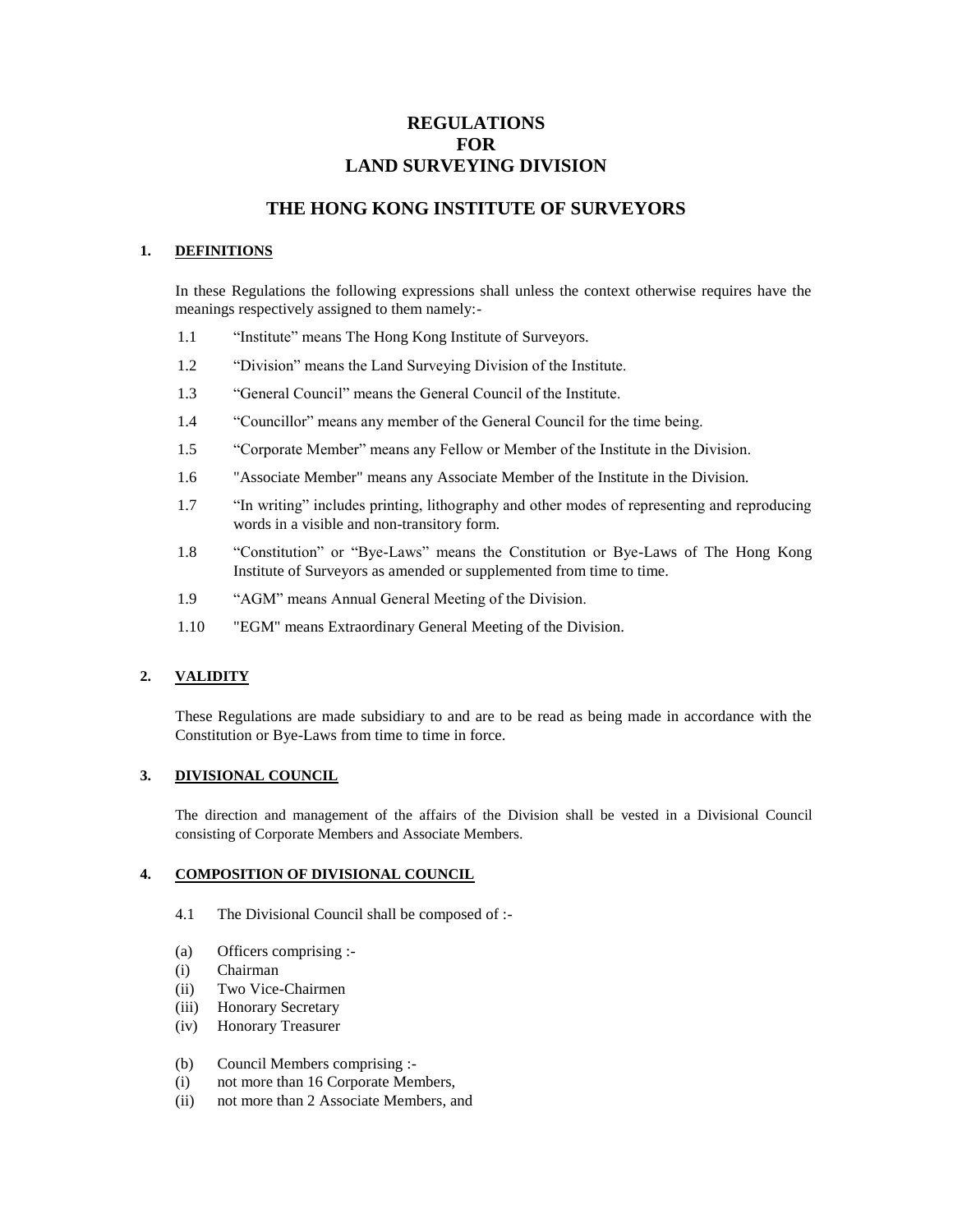- (iii) 1 representative of the Young Surveyors Group.
- (c) Ex-officio Member the immediate past Chairman of the Divisional Council.
- 4.2 Only the Corporate Members of the Division shall be eligible to be the Officers. The Chairman shall be a Fellow of the Institute in the Division.
- 4.3 The members of the Divisional Council shall as far as possible represent a fair proportion of the various sectors of the land surveying profession.
- 4.4 The Divisional Council may from time to time appoint co-opted Members, up to a maximum number of 5.
- 4.5 The Divisional Council may from time to time create additional offices and prescribe the duties of the Additional Office Bearers.

### **5. FORMATION OF DIVISIONAL COUNCIL**

Save its Ex-officio and co-opted Members, the Divisional Council shall be formed by election in AGM or EGM specially convened to include such election on an annual basis.

#### **6. ANNUAL GENERAL MEETING OF THE DIVISION**

- 6.1 The AGM shall be held on the day not less than 14 days before the day on which the Annual General Meeting of the Institute is to be held.
- 6.2 Notice in writing of the AGM shall be given to all Corporate Members and Associate Members not less than 21 days before the day on which the AGM is to be held.
- 6.3 The business of the AGM shall include :-
- (a) Adoption of the minutes of the previous AGM.
- (b) Presentation of the Report of the Chairman for the year, and adoption of the Report by a proposer and a seconder.
- (c) Presentation of the Report of the Honorary Treasurer for the year, and adoption of the Report by a proposer and a seconder.
- (d) Presentation of the Divisional Account for the year, and adoption of the Report by a proposer and a seconder.
- (e) Election of Officers and Council Members for the ensuing year.
- (f) Such other matters :-
	- (i) as the Divisional Council shall determine and notice of which has been given in the agenda for the meeting; or
	- (ii) of which due notice has been given to the Divisional Council and given in the agenda for the meeting; or
	- (iii) as may be brought forward by the Divisional Council or any Corporate Member with the consent of the meeting.

### **7. EXTRAORDINARY GENERAL MEETINGS**

7.1 The Divisional Council may convene an EGM whenever it thinks fit. The Divisional Council shall also upon a requisition in writing signed by **30%** or more of the Corporate Members in the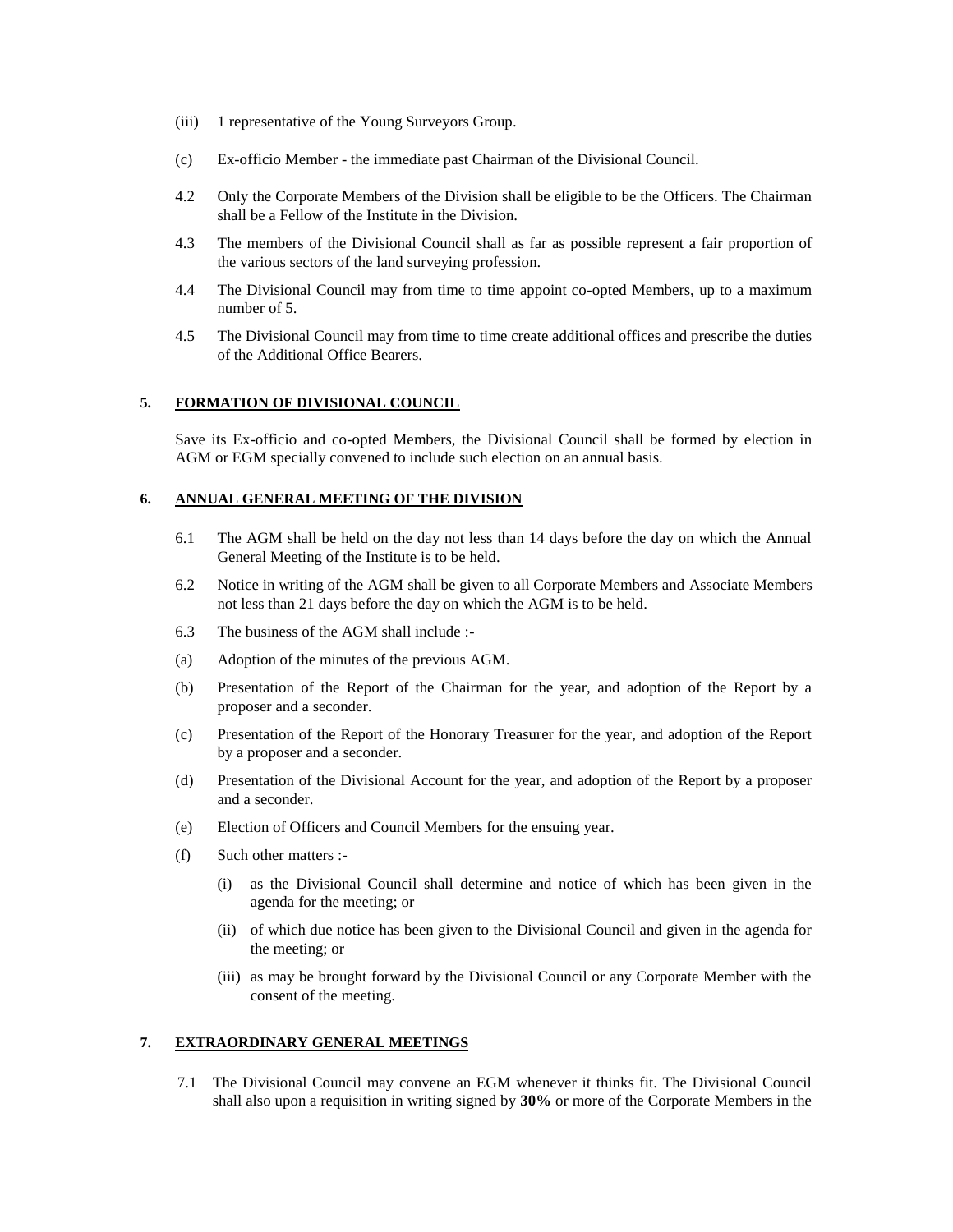Division to convene an EGM and shall take steps to this end within **21** days of the Honorary Secretary receiving the requisition. The requisition shall clearly set out the object of the proposed meeting. If the Divisional Council fails to take the necessary action within the prescribed time, the requisitioners any **30%** or more of the Corporate Members may themselves convene an EGM and for this purpose shall have access to such records of the Division as will enable them to convene the EGM.

7.2 The business of all EGM shall be strictly confined to the matters set out in the notice of the EGM.

### **8. NOTICE OF AGM OR EGM AND ITS TRANSACTION OF BUSINESS**

- 8.1 The Divisional Council shall, not less than 14 days before the day on which the AGM or EGM is to be held, send to Corporate Members and Associate Members a notice which shall include :-
	- (a) the Agenda for the meeting;
	- (b) the place, date and time of the meeting;
	- (c) full details of any special resolutions; and
	- (d) voting and proxy forms where these are required for the purpose of the meeting.
- 8.2 No business shall be transacted at any AGM or EGM unless a quorum is present when the meeting proceeds to business. 12 Corporate Members personally present shall be a quorum. If within half an hour after the time appointed for holding an AGM or EGM (including any resumed meeting after an adjournment) a quorum is not present at the meeting, it shall stand adjourned to the same day in the next month at the same time and place or at such other place as the Divisional Council may determine.
- 8.3 The Chairman or, failing him/her, the Vice-Chairman, shall preside as Chairman at every AGM and EGM but if neither the Chairman nor Vice-Chairman is present within thirty minutes after the time appointed for holding the AGM or EGM, those Corporate Members present may choose one other member of the Divisional Council as Chairman, or if no such member is present or if none of the members of the Divisional Council present agrees to take the chair they shall choose one Corporate Member from among themselves to preside.
- 8.4 At any AGM or EGM a resolution put to the vote of the meeting shall be decided on a show of hands, unless a poll is before or upon the declaration of the result of the show of hands demanded by the Chairman of the Meeting, or by a Corporate Member present in person and holding proxy and representing one-tenth of the total voting rights of all the Corporate Members having the right to vote at the meeting, and unless a poll is so demanded a declaration by the Chairman of the Meeting that a resolution has been carried or carried unanimously or by a particular majority or lost or not carried by a particular majority or lost or not carried by a particular majority and an entry to the effect in the minute book of the Division shall be conclusive evidence of the fact without proof of the number of proportion of the votes recorded in favour of or against that resolution.
- 8.5 If a poll be demanded in the manner as aforesaid it shall be taken at such time and place and in such manner as the Chairman of the Meeting shall direct and the result of the poll shall be deemed to be the resolution of the meeting at which the poll was demanded.
- 8.6 In the case of an equality of votes, whether on a show of hands or on a poll, the Chairman of the Meeting shall be entitled to a second or casting vote.
- 8.7 Any Corporate Member present at the meeting other than the one presenting the reports or accounts for adoption shall have the right to be a proposer or a seconder.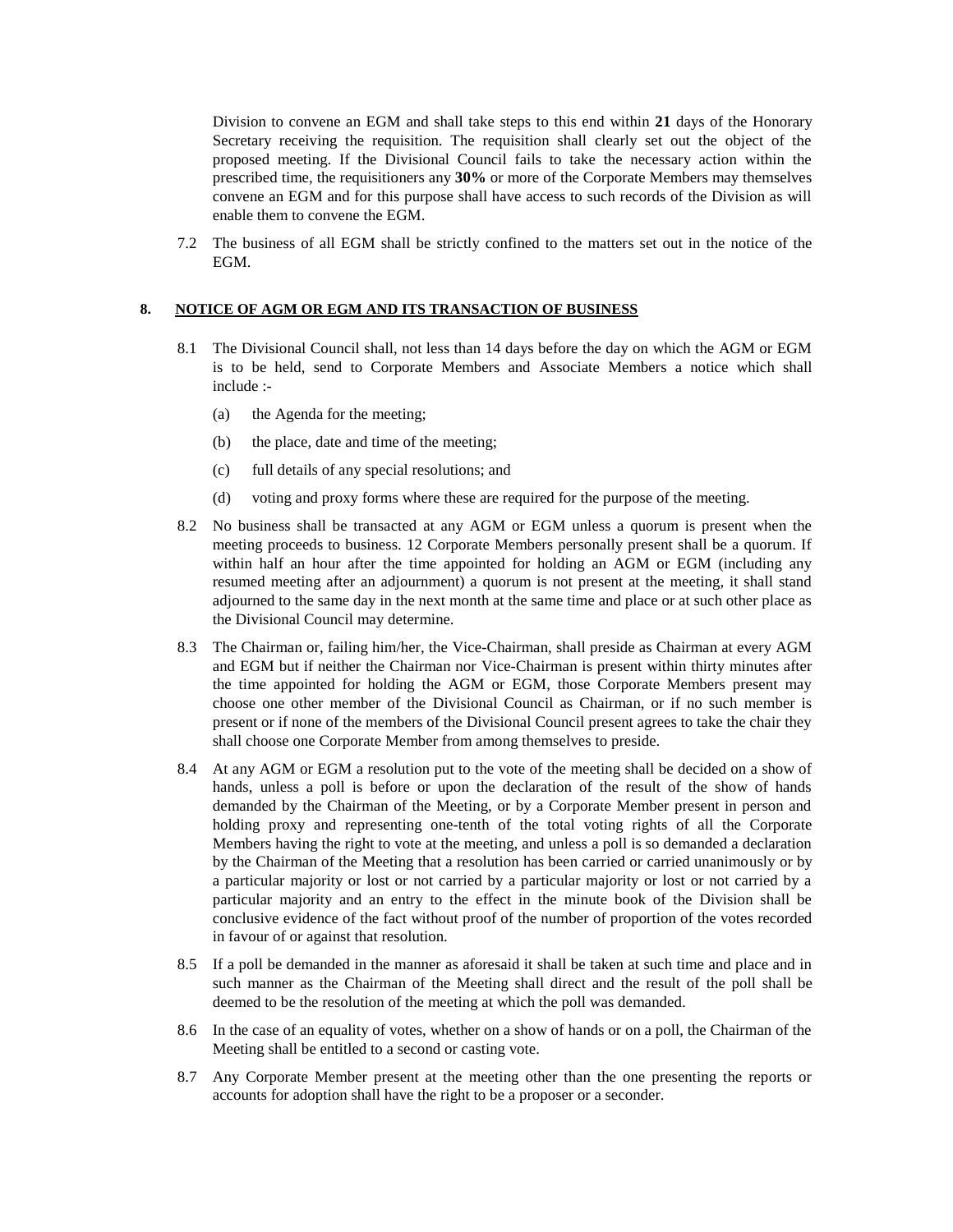- 8.8 Each Corporate Member shall have one vote which may be given either personally or by proxy.
- 8.9 The appointment of a proxy shall be made in the proxy form prescribed by the Divisional Council and signed under the hand of the appointer.
- 8.10 The signed proxy form shall be deposited with the Honorary Secretary of the Divisional Council not less than 48 hours before the time appointed for holding the meeting at which the person named in the proxy form is to attend or, in the case of a poll, not less than 24 hours before the time appointed for the taking of the poll or, in the case of election of Officers and Council Members, not less than 3 days before the date of the election, otherwise the proxy form shall not be valid. A proxy form shall not in any event be valid after the expiration of two months or after the adjournment of a meeting.

### **9. ELECTION OF OFFICERS AND COUNCIL MEMBERS**

The method of election of the Officers and Council Members of the Divisional Council shall be as follows :-

- 9.1 Nominations shall be made in writing to Honorary Secretary of the Divisional Council in such form as the Divisional Council may prescribe. Each nomination shall bear the original signatures of the proposer and seconder both of whom shall be Corporate Members, together with the original signature of the nominee signifying his/her willingness to serve if elected.
- 9.2 The nomination form shall be sent by the Honorary Secretary of the Divisional Council to each Corporate Member and Associate Member not less than 28 days before the day on which the AGM is to be held.
- 9.3 All nomination forms with original signatures shall be submitted to the Honorary Secretary not less than 14 days before the day on which the AGM is to be held.
- 9.4 Whenever the number of nominations exceeds the number of seats provided, taking of the seats shall be decided by election. In such cases, all Corporate Members and Associate Members shall be informed of the names of those standing for election together with the names of the proposers and seconders not less than 7 days before the day on which the AGM is to be held.
- 9.5 Officers and Council Members of the Divisional Council shall be elected by the Corporate Members present in person at the AGM.
- 9.6 The representatives of the Young Surveyors Group shall be nominated by the Young Surveyors Group prior to the AGM.
- 9.7 Election shall be made by ballot in such balloting form as the Divisional Council may prescribe.
- 9.8 In event of an equality of votes, the Chairman of the AGM or EGM shall be entitled to a second or casting vote.
- 9.9 Two scrutineers for the ballot shall be proposed, seconded and elected by show of hands at the AGM or EGM from the floor. They shall not be members of the Divisional Council or candidates for election, and their duties shall be:-
	- (a) To determine from the balloting lists the number of votes cast for each candidate for election;
	- (b) To take such measures as they deem necessary to prevent the identification of the voters; and
	- (c) To report to the AGM or EGM the names of those duly elected.
- 9.10 Where the number of nominations does not exceed the number of seats provided, the nominee or nominees shall be deemed to have been elected, and his/her and their names reported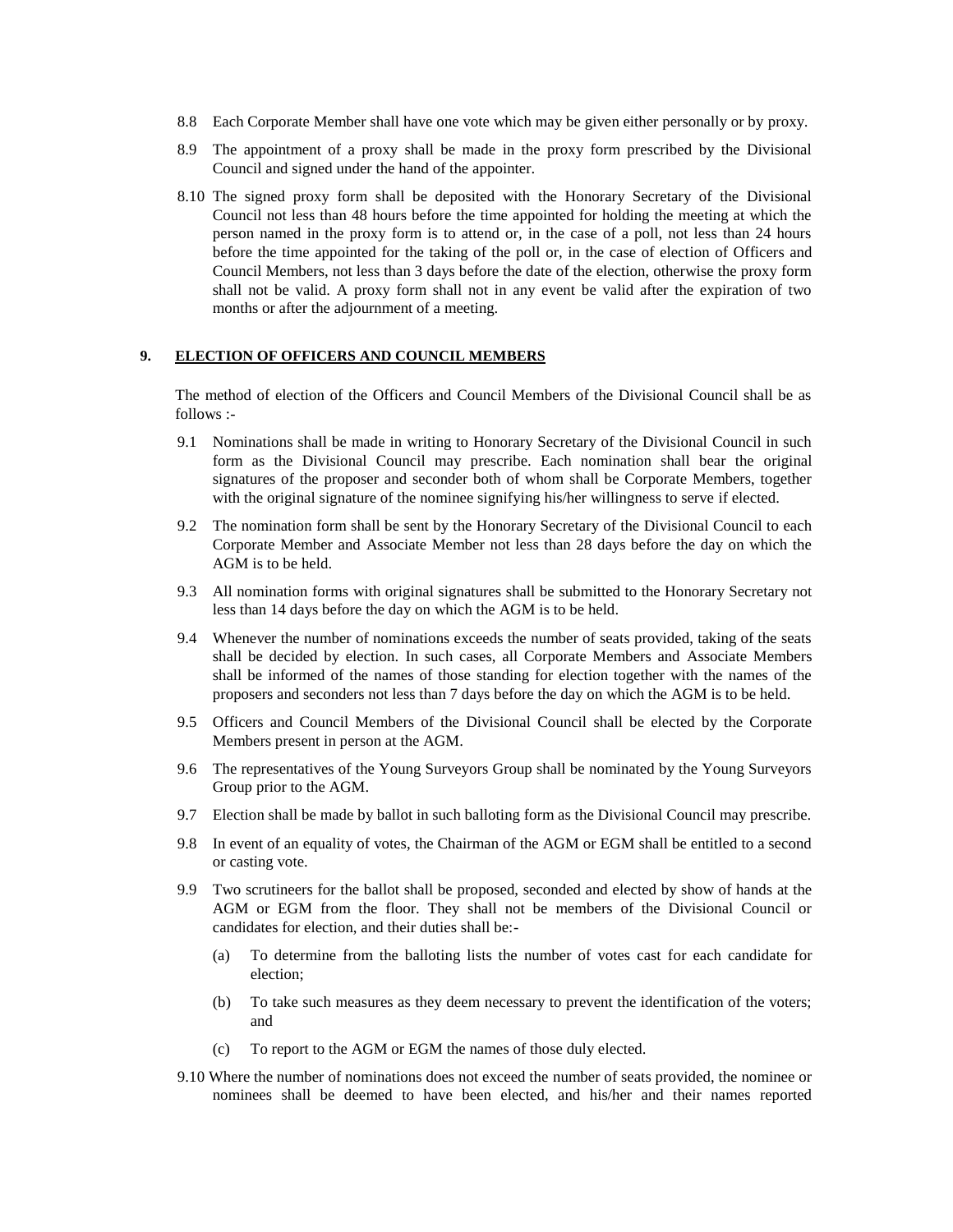accordingly to the AGM or EGM.

9.11 The retiring Divisional Council shall hold office until the conclusion of the AGM or EGM at which a new Divisional Council is formed or until such time as a new Divisional Council can be formed.

### **10. DUTIES OF DIVISIONAL COUNCIL**

The Divisional Council shall be directly responsible to the Corporate Members for the duties as follows :-

- (a) Nominating representatives of the Division to hold office of Councillors;
- (b) Carrying out duties assigned by the General Council;
- (c) Organising and co-ordinating all functions of the Division;
- (d) Ensuring that adequate meetings of general interest are held within the Division;
- (e) Considering all matters affecting membership of the Division;
- (f) Appointing such committees and sub-committees as may be considered desirable to examine and report on special questions including obtaining and considering reports from them;
- (g) Approving all financial matters affecting the Division and keeping accounts of the Divisional Council;
- (h) Organising AGM and EGM; and
- (i) Carrying out duties as provided in these Regulations.

### **11. DUTIES OF THE OFFICERS**

11.1 Chairman

The Chairman shall :-

- (a) Represent and guide the affair of the Division;
- (b) Take the chair by right at all meetings of the Division and of the Divisional Council; and
- (c) Prepare report for the year.
- 11.2 Vice-Chairman

The Vice-Chairman shall :-

- (a) Deputise in the absence of the Chairman;
- (b) Assist the Chairman in the discharge of his/her duties; and
- (c) Prepare Divisional Report for each General Council Meeting.

11.3 Honorary Secretary

The Honorary Secretary shall :-

- (a) Conduct the ordinary business of the Division under the direction of the Divisional Council;
- (b) Keep accurate records of the proceedings of the Division and the Division Council;
- (c) Collate reports from the General Council Committees, Sub-committees, Working Groups, etc., and submit them to the Divisional Council;